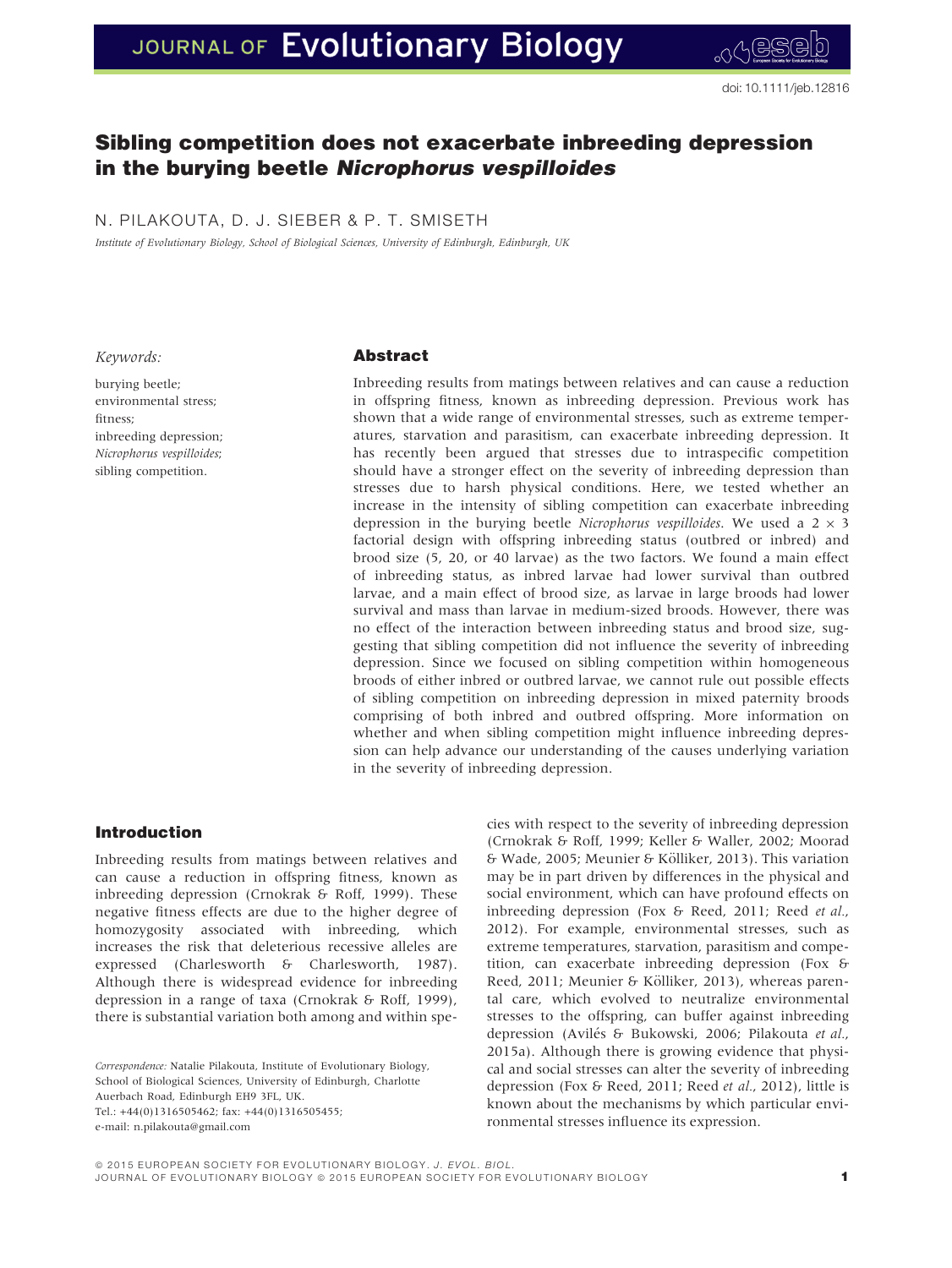A recent study suggested that stresses due to intense intraspecific competition over limited resources should have a stronger effect on the severity of inbreeding depression than stresses due to harsh physical conditions, such as extreme temperatures (Yun & Agrawal, 2014). Intraspecific competition over limited resources can take several forms and can occur at different stages of the life cycle, including competition with siblings during development (Mock & Parker, 1997). Sibling competition for resources provided by the parents occurs because parents usually produce an optimistic brood size, thereby creating a mismatch between the supply of resources from the parents and the demand for resources by the offspring (Mock & Parker, 1997). Sibling competition is an important determinant of the offspring's growth and survival in many species and may therefore be a key source of environmental stress to the offspring (Mock & Parker, 1997; Roulin & Dreiss, 2012; Meunier & Kölliker, 2013). Thus, sibling competition should be associated with an increase in this mismatch between supply and demand of resources, which in turn may exacerbate inbreeding depression. To our knowledge, the only experimental study to test this hypothesis was conducted on the European earwig, Forficula auricularia (Meunier & Kölliker, 2013). This study found no effect of the interaction between the intensity of sibling competition and the offspring's inbreeding status on offspring fitness, suggesting that sibling competition did not influence the severity of inbreeding depression (Meunier & Kölliker, 2013). However, the absence of such an interaction effect may reflect that there was no evidence for a main effect of inbreeding status on offspring fitness during the early life stages (Meunier & Kölliker, 2013). To advance our understanding of whether sibling competition can exacerbate inbreeding depression, it is now essential to focus on species in which inbred offspring suffer a significant reduction in fitness and sibling competition negatively affects offspring fitness.

Here, we tested whether sibling competition influences the severity of inbreeding depression in the burying beetle Nicrophorus vespilloides. This species is well suited for addressing this question, because previous work has shown that inbred offspring suffer significant fitness costs during the larval stage (Mattey et al., 2013; Pilakouta et al., 2015a) and that larvae in experimentally enlarged broods suffer a reduction in fitness due to the increased mismatch between supply of and demand for resources (Smiseth et al., 2007a). In this species, which breeds on carcasses of small vertebrates, larvae compete for resources by begging for predigested carrion from the parents and by self-feeding directly from the carcass (Smiseth et al., 2003). Earlier work has also shown that sibling competition reduces offspring fitness only in the presence of the parents, reflecting interference competition due to successful larvae excluding their siblings from getting access to the parents (Smiseth

et al., 2007a,b). Although the independent effects of inbreeding status and sibling competition on offspring fitness are well established, there is no prior information on the effect of their interaction.

To test for such an interaction, we used a  $2 \times 3$  factorial design with offspring inbreeding status and brood size as the two factors. We assessed the joint effects of inbreeding status and sibling competition on fitness traits previously shown to be affected by these two factors (Smiseth et al., 2007a; Mattey et al., 2013; Pilakouta et al., 2015a): (i) average larval mass at dispersal; (ii) survival from hatching to dispersal; (iii) survival from dispersal to eclosion; and (iv) total survival from hatching to eclosion. If sibling competition exacerbates inbreeding depression, we would expect offspring in larger broods to incur higher fitness costs if they are inbred than if they are outbred.

## Materials and methods

#### Study species

Like all burying beetles of the genus Nicrophorus, N. vespilloides breeds on carcasses of small vertebrates and has highly elaborate forms of parental care (Scott, 1998). Once a carcass is found, parents bury it into the soil, remove any fur or feathers, deposit antimicrobial secretions to its surface, and lay eggs around it 24–48 h after mating (Eggert, 1992; Scott, 1998). When the eggs hatch approximately 60 h later (Smiseth et al., 2006), the larvae crawl to the carcass and start feeding in a crater created by the parents on the top of the carcass. The larvae can self-feed, but the parents also provision larvae with predigested carrion (Smiseth et al., 2003). Although both parents typically provide care, females often stay on the carcass for longer than males and spend more time provisioning food to the larvae (Fetherston et al., 1994; Eggert et al., 1998; Smiseth & Moore, 2002; Rauter & Moore, 2004; Smiseth et al., 2005; Pilakouta et al., 2015b). Larvae disperse from the carcass about 5 days after hatching, which corresponds to the end of the parental care period. They eclose as adults about 20 days later.

#### Experimental design

We used virgin beetles from an outbred laboratory population maintained at The University of Edinburgh. The beetles used in this study comprised of sixth-, seventhand eighth-generation beetles from lines originally collected in Edinburgh, UK and Warmond, the Netherlands. Beetles were housed individually in transparent plastic containers (12  $\times$  8  $\times$  2 cm) filled with moist soil and kept at 20 °C and constant light. Nonbreeding adults were fed raw organic beef twice a week.

To test for a causal effect of sibling competition on the severity of inbreeding depression, we used a  $2 \times 3$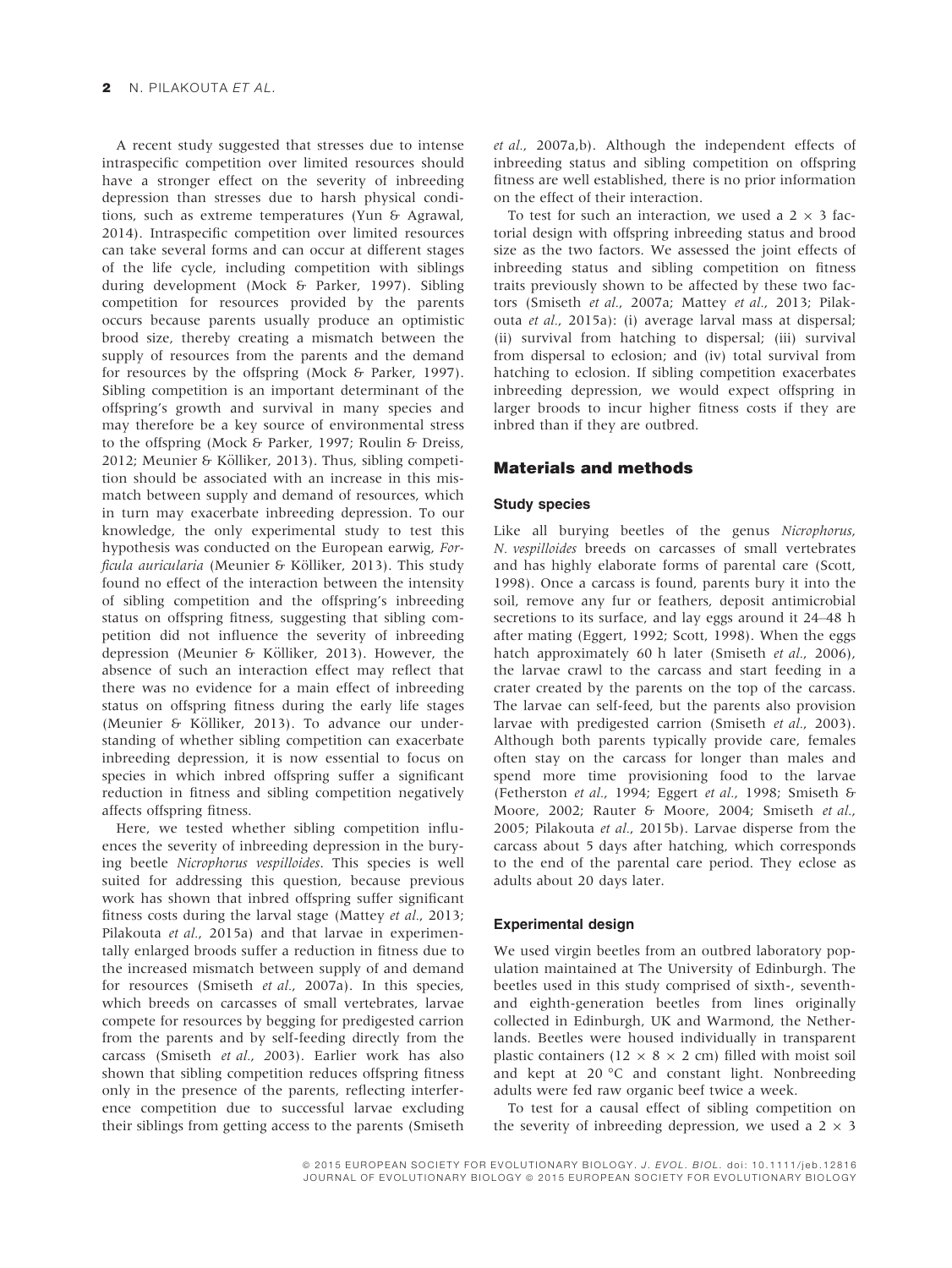factorial design with offspring inbreeding status (outbred or inbred) and brood size (5, 20 or 40 larvae) as the two factors. Inbred larvae were produced by pairing males and females that were full siblings ( $n = 186$ ), whereas outbred larvae were produced by pairing unrelated males and females that shared no common ancestors for at least two generations ( $n = 187$ ). We only used outbred parents in this experiment as inbreeding in the parents has a negative effect on offspring survival (Mattey *et al.*, 2013). These breeding pairs  $(n = 373)$ were transferred to transparent plastic containers  $(17 \times 12 \times 6$  cm) filled with 1 cm of moist soil and provided with a previously frozen mouse carcass (Livefoods Direct Ltd, Sheffield, UK) of a standardized size (22–25 g). Immediately after the eggs were laid, we removed the male and moved the female and the carcass to a new container with fresh, moist soil. We removed the males because the amount of care provided by the male is highly variable and male removal has no effect on offspring fitness under laboratory conditions (Smiseth et al., 2005). We left the females to provide care for the brood because previous work on this species showed that sibling competition reduces offspring fitness only when larvae compete by begging for food from a parent (Smiseth et al., 2007a,b).

When the eggs started hatching, we used the newly hatched larvae to generate inbred and outbred broods comprising of 5, 20 or 40 larvae. All experimental broods included larvae of mixed maternity in accordance with established protocols (Smiseth et al., 2007a, b; Pilakouta et al., 2015b). This brood size manipulation is within the natural variation of brood size in N. vespilloides (mean  $\pm$  SD: 21  $\pm$  10 larvae, range: 2–47 larvae; Smiseth & Moore, 2002) and corresponds to small, average and large broods (i.e. low, medium and high level of sibling competition), respectively. We used a design with more than two levels of stress, because the relationship between stress and inbreeding depression may be nonlinear (Fox & Reed, 2011).

Each experimental brood (outbred or inbred) was randomly assigned to an unrelated female who had been mated either to her full-sib brother or to an unrelated male. To account for potential effects of relatedness between the female and her male partner (who was always removed before the female was provided with a foster brood), we added this information as a factor in all of our models (see below). In this species, parents cannot distinguish between unrelated foster broods and their own broods, as long as the larvae are at the same developmental stage (Müller  $6$  Eggert, 1990). As parents kill any larvae that arrive on the carcass before their eggs are expected to hatch (Müller  $6$ Eggert, 1990), we only provided females with a brood once their own eggs had hatched.

Females were left to care for their brood until the larvae dispersed from the carcass about 5 days later. At dispersal from the carcass, we recorded the number of larvae and total brood mass to calculate larval survival rate and average larval mass. Lastly, to assess survival after independence (i.e. from dispersal to eclosion), we placed all dispersing larvae from each brood into a large transparent container  $(17 \times 12 \times 6 \text{ cm})$  filled with moist soil. About 20 days after dispersal, we recorded the number of individuals that eclosed successfully from each brood and calculated the survival rate from dispersal to eclosion.

The total sample size in the experiment was  $n = 166$ broods. The sample sizes for the different treatments were as follows:  $n = 31$  for outbred broods with 5 larvae,  $n = 32$  for outbred broods with 20 larvae,  $n = 22$ for outbred broods with 40 larvae,  $n = 31$  for inbred broods with 5 larvae,  $n = 30$  for inbred broods with 20 larvae and  $n = 20$  for inbred broods with 40 larvae.

#### Statistical analysis

Data were analysed using <sup>R</sup> version 3.2.0. Larval mass at dispersal was analysed using a linear model. Proportion data (i.e. survival rates from hatching to dispersal, from dispersal to eclosion and from hatching to eclosion) were analysed using generalized linear models fitted with a binomial distribution corrected for overdispersion. Proportion data were entered into the models using the 'cbind' function.

All models included offspring inbreeding status (outbred or inbred), brood size (small, medium or large) and the interaction between these two factors. As additional factors, we included carcass mass, the relatedness between the foster mother and her removed male partner (i.e. whether the female rearing the brood had been mated to a full sibling or an unrelated male), the interaction between foster parent relatedness and offspring inbreeding status and the interaction between foster parent relatedness and brood size. Decisions on which factors to include in the final models were based on AIC scores. For models where brood size was found to have a statistically significant effect, we used the 'glht' function in the 'multcomp' package (Hothorn et al., 2008) to perform a Tukey test for post hoc pairwise comparisons.

#### **Results**

We found evidence for a main effect of offspring inbreeding status on survival to dispersal, survival to eclosion and total survival, as inbred larvae suffered lower survival than outbred larvae (Table 1; Fig. 1b–d). There was no significant difference in average larval mass between inbred and outbred larvae (Table 1; Fig. 1a). In addition, we found evidence for a main effect of sibling competition on offspring fitness: larvae in large broods were smaller and had a lower rate of survival to dispersal than larvae in medium-sized broods (Tables 1 and 2; Fig. 1a–b). Sibling competition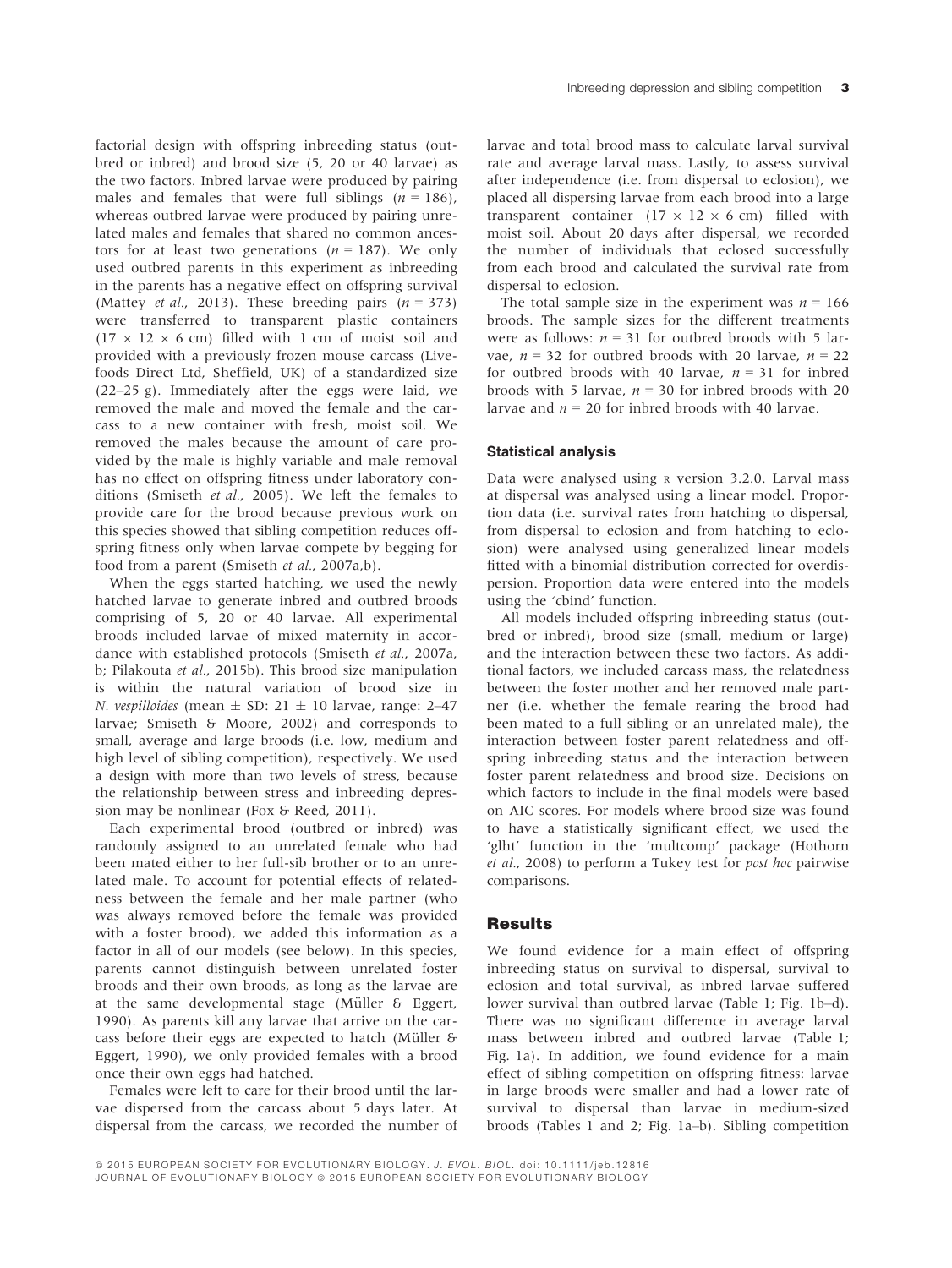also had a nonsignificant effect on total survival (Tables 1 and 2; Fig. 1d). In contrast, larvae in small broods had a lower rate of survival to eclosion than larvae in medium-sized or large broods (Table 2; Fig. 1c). We found no evidence that sibling competition exacerbated inbreeding depression, as there was no effect of the interaction between the offspring's inbreeding status and the size of the brood on any component of offspring fitness (Table 1). In addition, there was no effect of foster parent relatedness (i.e. whether the foster mother had been mated to a brother or an unrelated male) or the interaction between foster parent relatedness and offspring inbreeding status on offspring fitness (Table S1). There was an effect of the interaction between foster parent relatedness and brood size on survival to eclosion but not on larval mass, survival to dispersal or total survival (Table S1). Lastly, larvae reared on larger carcasses had a higher larval mass at dispersal and higher overall survival (Table S1).

# **Discussion**

We find no evidence for an effect of the interaction between sibling competition and inbreeding status, suggesting that sibling competition does not exacerbate inbreeding depression in N. vespilloides. We show that inbreeding status negatively affected offspring fitness, as inbred larvae suffered lower survival during both the larval and pupal stages. These results demonstrate that there is significant inbreeding depression in this species as reported in previous studies (Mattey et al., 2013; Pilakouta et al., 2015a). Furthermore, we show that sibling competition reduced offspring fitness, as larvae in large broods were smaller and suffered lower survival to dispersal than larvae in medium-sized broods. These results confirm that the intensity of sibling competition has a negative effect on larval fitness as previously reported by Smiseth et al. (2007a). Even though there were significant main effects of both inbreeding status and sibling competition, there was no effect of the interaction between these two factors on offspring fitness. To our knowledge, the only other study to investigate this question (conducted on the European

earwig) found no evidence for a main effect of inbreeding status on offspring fitness in the early life stages (Meunier & Kölliker, 2013). Given the absence of inbreeding depression, it was not possible to test whether inbreeding depression becomes more severe when sibling competition increases. Thus, our study is the first to show that sibling competition for resources provided by the parents does not exacerbate inbreeding depression in a species where inbred offspring do suffer substantial fitness costs.

There is accumulating evidence that the negative effects of inbreeding can be intensified by a wide range of environmental stresses, such as parasitism, starvation, population density, extreme temperatures and exposure to chemicals (Armbruster & Reed, 2005; Waller et al., 2008; Fox & Reed, 2011; Reed et al., 2012). Nevertheless, we still have a limited understanding of the mechanisms by which particular stresses exacerbate inbreeding depression. Yun & Agrawal (2014) argue that density-dependent stresses caused by intense competition among conspecifics should have a stronger effect on the severity of inbreeding depression than density-independent stresses caused by harsh physical conditions. In their study on Drosophila melanogaster, they found a moderate correlation between environmental stress and density dependence, but inbreeding depression was significantly more correlated with density dependence than environmental stress per se (Yun & Agrawal, 2014).

We expected that an increase in sibling competition should affect the severity of inbreeding depression because sibling competition is a density-dependent source of environmental stress caused by a mismatch between the supply and demand for resources (Mock & Parker, 1997; Roulin & Dreiss, 2012). Yet, we find that sibling competition does not exacerbate inbreeding depression in N. vespilloides, which appears to contradict the argument made by Yun & Agrawal (2014). One potential explanation for this discrepancy is the difference in experimental designs between our study and that of Yun & Agrawal (2014). We studied the effects of sibling competition within homogeneous broods comprised of either outbred or inbred larvae, whereas

Table 1 Effects of offspring inbreeding status (inbred or outbred) and sibling competition (small, medium-sized or large brood) on offspring fitness traits: average larval mass at dispersal (mg), survival rate from hatching to dispersal, survival rate from dispersal to eclosion and survival rate from hatching to eclosion.

|                   | Larval mass (mg) |            | Survival to dispersal |            | Survival to eclosion |            | Total survival |            |  |
|-------------------|------------------|------------|-----------------------|------------|----------------------|------------|----------------|------------|--|
|                   | F-value          | $P$ -value | $LR y^2$              | $P$ -value | $LR \gamma^2$        | $P$ -value | $LR \gamma^2$  | $P$ -value |  |
| Inbreeding status | 2.27             | 0.13       | 4.54                  | 0.03       | 37.79                | < 0.0001   | 17.17          | < 0.0001   |  |
| Brood size        | 4.93             | < 0.01     | 6.72                  | 0.03       | 12.23                | < 0.01     | 6.07           | 0.048      |  |
| Interaction       | 0.09             | 0.91       | 0.31                  | 0.86       | 4.00                 | 0.14       | 0.38           | 0.83       |  |

Larval mass data were analysed using a linear model. Survival rate data were analysed using generalized linear models fitted with a binomial distribution corrected for overdispersion. LR refers to likelihood ratio. Statistically significant P-values are in bold.

> ª 2015 EUROPEAN SOCIETY FOR EVOLUTIONARY BIOLOGY. J. EVOL. BIOL. doi: 10.1111/jeb.12816 JOURNAL OF EVOLUTIONARY BIOLOGY @ 2015 EUROPEAN SOCIETY FOR EVOLUTIONARY BIOLOGY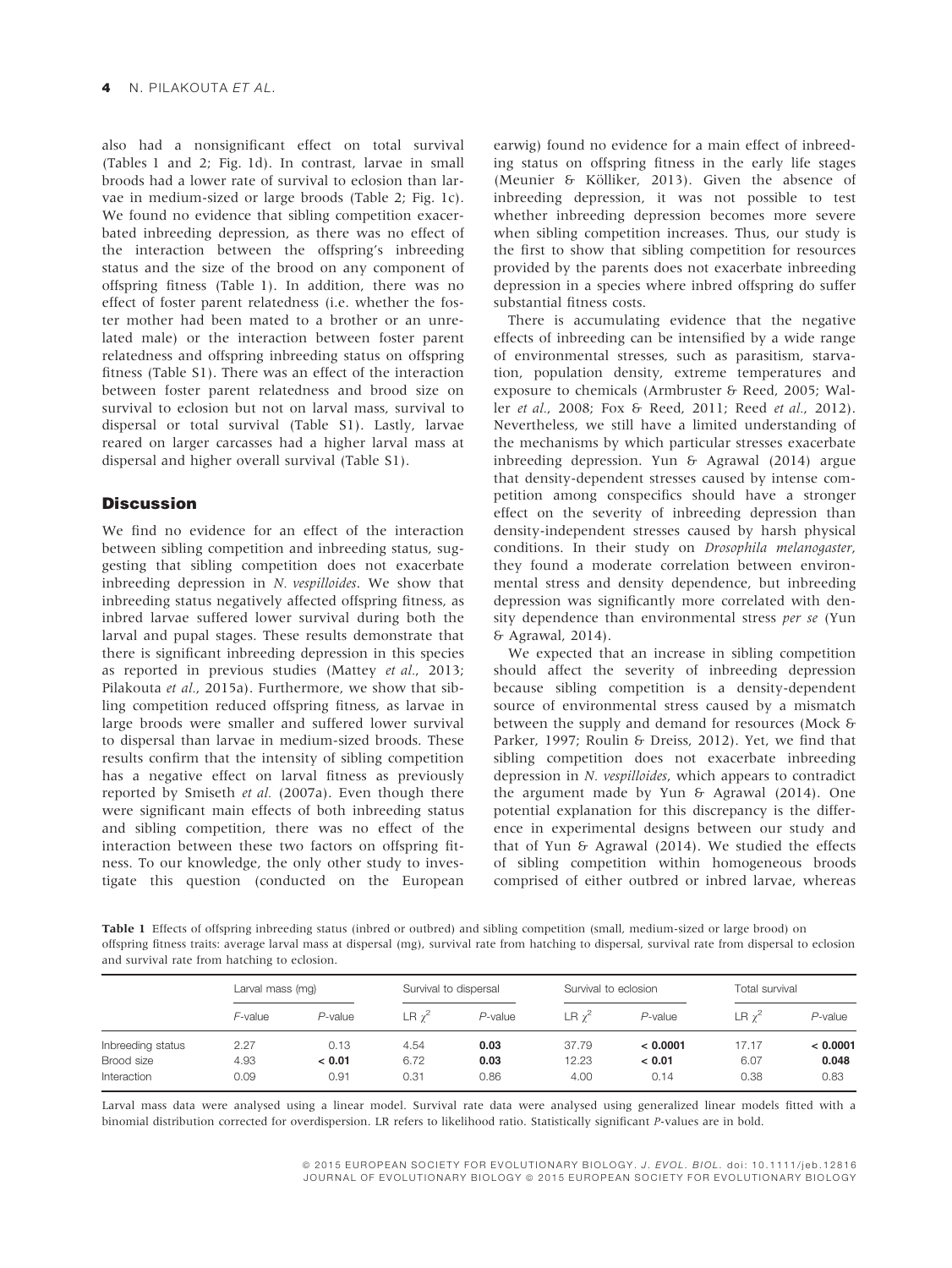

Fig. 1 Mean ( $\pm$  SE) average larval mass at dispersal (a), survival from hatching to dispersal (b), survival from dispersal to eclosion (c) and survival from hatching to eclosion (d) for outbred (white) and inbred (grey) larvae reared in small, medium-sized or large broods (5, 20 or 40 larvae, respectively).

Table 2 Post hoc pairwise comparisons (Tukey test) for the effect of sibling competition (small, medium-sized or large brood) on offspring fitness traits: average larval mass at dispersal (mg), survival rate from hatching to dispersal, survival rate from dispersal to eclosion and survival rate from hatching to eclosion.

|              | Larval mass (mg) |           |         | Survival to dispersal |         |      | Survival to eclosion |                |                      |           | Total survival |                  |         |           |                |      |
|--------------|------------------|-----------|---------|-----------------------|---------|------|----------------------|----------------|----------------------|-----------|----------------|------------------|---------|-----------|----------------|------|
| Brood size   | Est              | SF        |         | P                     | Est     | SE   | $\overline{z}$       | $\overline{P}$ | Est                  | <b>SE</b> | $\overline{z}$ | P                | Est     | <b>SE</b> | $\overline{z}$ |      |
| Small-Medium | $-12.37$         | 5.75      | $-2.15$ | 0.08                  | $-0.10$ | 0.26 |                      |                | $-0.38$ 0.92 $-1.15$ | 0.34      |                | $-3.36$ < 0.01   | $-0.49$ |           | $0.25 -1.97$   | 0.11 |
| Small-Large  |                  | 6.65 6.38 | L.O4    | 0.55                  | 0.29    | 0.25 | 1.13                 | 0.49           | $-1.13$              | 0.33      |                | $-3.40 \le 0.01$ | $-0.18$ | 0.24      | $-0.73$        | 0.74 |
| Medium-Large | 19.02            | 6.39      | 2.98    | < 0.01                | 0.39    | 0.15 | 2.52                 | 0.03           | 0.02                 | 0.27      | $-0.06$        | > 0.99           | 0.31    | 0.15      | 2.08           | 0.09 |

We provide information on the parameter estimates (Est), standard errors (SE), test statistics (t- and z-values) and P-values. Parameter estimates represent the difference when subtracting the mean fitness of larvae in the second group listed from the mean fitness of larvae in the first group on each row. Statistically significant P-values are in bold.

Yun & Agrawal (2014) studied the effects of competition within heterogeneous groups of unrelated inbred and outbred fruit flies. Thus, in our study, any effect of sibling competition on the severity of inbreeding depression would be mediated through an increase in the level of stress. In contrast, in the latter study, such effects would be mediated through direct competitive interactions between inbred individuals (inferior

competitors) and outbred individuals (superior competitors). Homogeneous broods comprised of either outbred or inbred larvae are likely to be the norm in N. vespilloides given that caring males sire over 90% of the offspring in their brood (Müller & Eggert, 1989). In such homogeneous broods, all larvae may be equally disadvantaged by stresses caused by a shortage of resources. However, we cannot rule out possible effects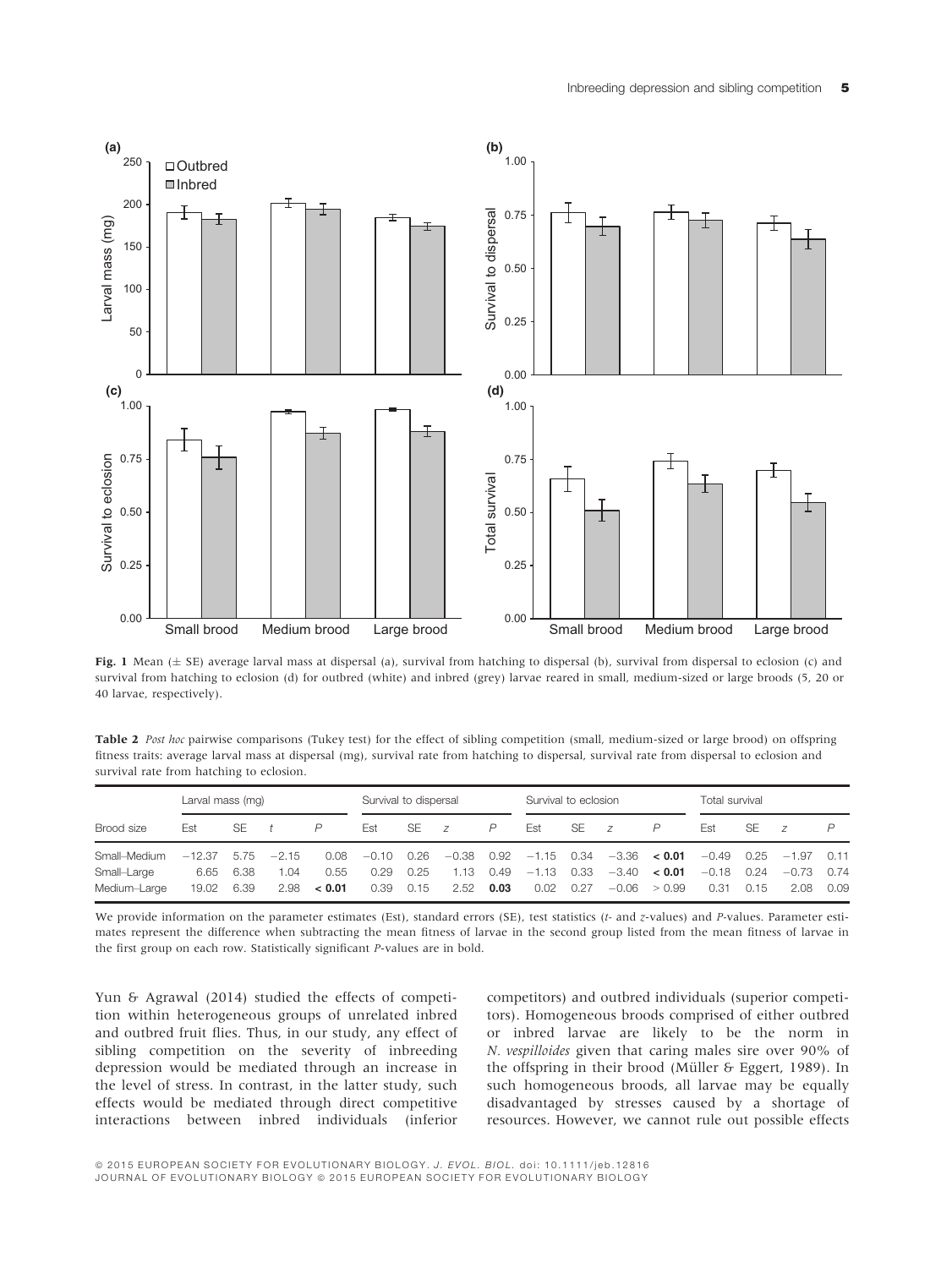of sibling competition on the severity of inbreeding depression in mixed paternity broods comprising of both inbred and outbred larvae. Under those conditions, higher-quality (i.e. outbred) offspring may outcompete their lower-quality (i.e. inbred) half-siblings, thus magnifying any fitness differences. We encourage future studies to investigate this question in the context of family groups that comprise of both outbred and inbred offspring, as in socially monogamous birds where the female is closely related to her social partner and has extra-pair matings with nonrelatives (e.g. Blomqvist et al., 2002; Foerster et al., 2003; Brouwer et al., 2011; Reid et al., 2015).

Even though understanding the factors that drive the observed variation in the severity of inbreeding depression across species and across environments could have important implications for the conservation of many endangered populations, these dynamics are still not well understood. Our findings suggest that the intensity of sibling competition may not contribute towards variation in the severity of inbreeding depression, at least within homogeneous broods of inbred offspring. Determining whether and when sibling competition might play a role in the expression of inbreeding depression may help us better understand the causes underlying temporal and spatial patterns of variation in inbreeding depression in natural populations.

#### Acknowledgments

We thank the Edinburgh Countryside Rangers for permission to collect beetles at Craiglockhart Park and Daniel Rozen for supplying beetles from the Netherlands. The study was funded by the Institute of Evolutionary Biology and the School of Biological Sciences, University of Edinburgh.

# **References**

- Armbruster, P. & Reed, D.H. 2005. Inbreeding depression in benign and stressful environments. Heredity 95: 235–242.
- Avilés, L. & Bukowski, T.C. 2006. Group living and inbreeding depression in a subsocial spider. Proc. Biol. Sci. 273: 157–163.
- Blomqvist, D., Andersson, M., Kupper, C., Cuthill, I.C., Kis, J., Lanctot, R.B. et al. 2002. Genetic similarity between mates and extra-pair parentage in three species of shorebird. Nature 419: 613–615.
- Brouwer, L., van de Pol, M., Atema, E. & Cockburn, A. 2011. Strategic promiscuity helps avoid inbreeding at multiple levels in a cooperative breeder where both sexes are philopatric. Mol. Ecol. 20: 4796–4807.
- Charlesworth, D. & Charlesworth, B. 1987. Inbreeding depression and its evolutionary consequences. Annu. Rev. Ecol. Syst. 18: 237–268.
- Crnokrak, P. & Roff, D. 1999. Inbreeding depression in the wild. Heredity 83: 260–270.
- Eggert, A.-K. 1992. Alternative male mate-finding tactics in burying beetles. Behav. Ecol. 3: 243–254.
- Eggert, A.-K., Reinking, M. & Müller, J.K. 1998. Parental care improves offspring survival and growth in burying beetles. Anim. Behav. 55: 97–107.
- Fetherston, I.A., Scott, M.P. & Traniello, J.F.A. 1994. Behavioural compensation for mate loss in the burying beetle Nicrophorus orbicollis. Anim. Behav. 47: 777–785.
- Foerster, K., Delhey, K., Johnsen, A., Lifjeld, J.T. & Kempenaers, B. 2003. Females increase offspring heterozygosity and fitness through extra-pair matings. Nature 425: 714–717.
- Fox, C.W. & Reed, D.H. 2011. Inbreeding depression increases with environmental stress: an experimental study and metaanalysis. Evolution 65: 246–258.
- Hothorn, T., Bretz, F. & Westfall, P. 2008. Simultaneous inference in general parametric models. Biom. J. 50: 346–363.
- Keller, L. & Waller, D. 2002. Inbreeding effects in wild populations. Trends Ecol. Evol. <sup>17</sup>: 230–241.
- Mattey, S.N., Strutt, L. & Smiseth, P.T. 2013. Intergenerational effects of inbreeding in Nicrophorus vespilloides: offspring suffer fitness costs when either they or their parents are inbred. J. Evol. Biol. 26: 843–853.
- Meunier, J. & Kölliker, M. 2013. Inbreeding depression in an insect with maternal care: influences of family interactions, life stage and offspring sex. J. Evol. Biol. 26: 2209–2220.
- Mock, D.W. & Parker, G.A. 1997. The Evolution of Sibling Rivalry. Oxford University Press, Oxford, UK.
- Moorad, J.A. & Wade, M.J. 2005. A genetic interpretation of the variation in inbreeding depression. Genetics 170: 1373– 1384.
- Müller, J.K. & Eggert, A.-K. 1989. Paternity assurance by "helpful" males: adaptations to sperm competition in burying beetles. Behav. Ecol. Sociobiol. 24: 245–249.
- Müller, J.K. & Eggert, A.-K. 1990. Time-dependent shifts between infanticidal and parental behavior in female burying beetles: a mechanism of indirect mother-offspring recognition. Behav. Ecol. Sociobiol. 27: 11–16.
- Pilakouta, N., Jamieson, S., Moorad, J.A. & Smiseth, P.T.S. 2015a. Parental care buffers against inbreeding depression in burying beetles. Proc. Natl. Acad. Sci. USA 112: 8031– 8035.
- Pilakouta, N., Richardson, J. & Smiseth, P.T.S. 2015b. Statedependent cooperation in burying beetles: parents adjust their contribution towards care based on both their own and their partner's size. J. Evol. Biol. 28: 1965–1974.
- Rauter, C.M. & Moore, A.J. 2004. Time constraints and tradeoffs among parental care behaviours: effects of brood size, sex and loss of mate. Anim. Behav. 68: 695-702.
- Reed, D.H., Fox, C.W., Enders, L.S. & Kristensen, T.N. 2012. Inbreeding-stress interactions: evolutionary and conservation consequences. Ann. N. Y. Acad. Sci. 1256: 33–48.
- Reid, J.M., Arcese, P., Keller, L.K., Germain, R.R., Duthie, A.B., Losdat, S. et al. 2015. Quantifying inbreeding avoidance through extra-pair reproduction. Evolution 69: 59– 74.
- Roulin, A. & Dreiss, A.N. 2012. Sibling competition and cooperation over parental care. In: The Evolution of Parental Care (N.J. Royle, P.T. Smiseth & M. Kolliker, eds), pp. 133–149. Oxford University Press, Oxford.
- Scott, M.P. 1998. The ecology and behavior of burying beetles. Annu. Rev. Entomol. <sup>43</sup>: 595–618.
- Smiseth, P.T. & Moore, A.J. 2002. Does resource availability affect offspring begging and parental provisioning in a partially begging species? Anim. Behav. 63: 577-585.